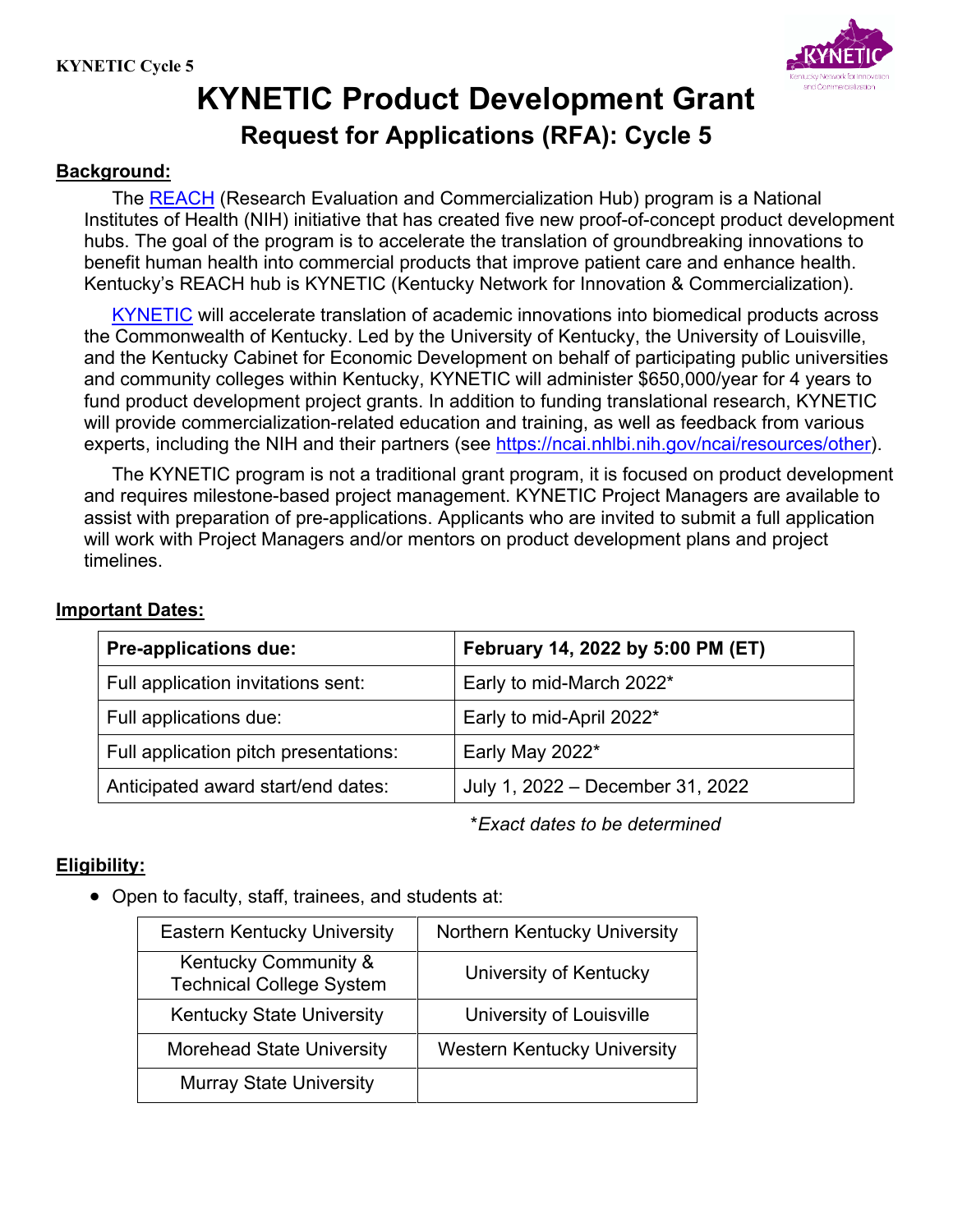# **KYNETIC Cycle 5 Eligibility** *(continued)***:**

- Non-faculty applicants must identify a faculty member who is willing to sponsor their application.
- Multiple Principal Investigators (MPIs) are permitted.
- All personnel (including faculty sponsors) who are listed on an application must agree to participate and submit the application.
- Applications must focus on the development of products/technologies that have **the potential to improve patient care or enhance human health**. There are no specific disease requirements, and all types of products (e.g., therapeutics, diagnostics, devices, tests, software) are eligible.
- Products, technologies, and/or ideas should **both**:
	- **1)** originate from within one of the eligible KYNETIC universities/community colleges
	- **2)** either (a) have existing intellectual property protection (e.g., patent, copyright, trademark) or (b) have potential to create new intellectual property. Technologies that are already licensed to a company are not eligible.
- Disclosure of projects/technologies to an applicant's respective technology transfer office is not required in order to submit a pre-application; however, disclosure will be required prior to the submission of a KYNETIC full application (if invited).
- Clinical trials [\(by NIH definition\)](https://grants.nih.gov/ct-decision/index.htm) are not allowed.

# **Budget and duration:**

- For Cycle 5, applicants may request **up to \$40,625** in direct costs for the 6-month award period (July 1, 2022 – December 31, 2022).
- **For Cycle 5**, **a total of 8 awards will be distributed as follows:** 
	- $\circ$  University of Kentucky (3 awards)
	- o University of Louisville (3 awards)
	- o Participating regional universities and community and/or technical colleges (2 awards)

*Note: This will be a mixture of renewals and new projects. The above award distribution may be adjusted contingent on External Review Board and NIH approval.*

- Projects that are awarded funding may compete for additional funding in subsequent cycles (up to a maximum of \$200,000 or 4 funding cycles per technology); however, additional funding is not guaranteed.
- Funded Cycle 4 projects are eligible to compete for additional funding in Cycle 5, but are not required to submit a new pre-application.